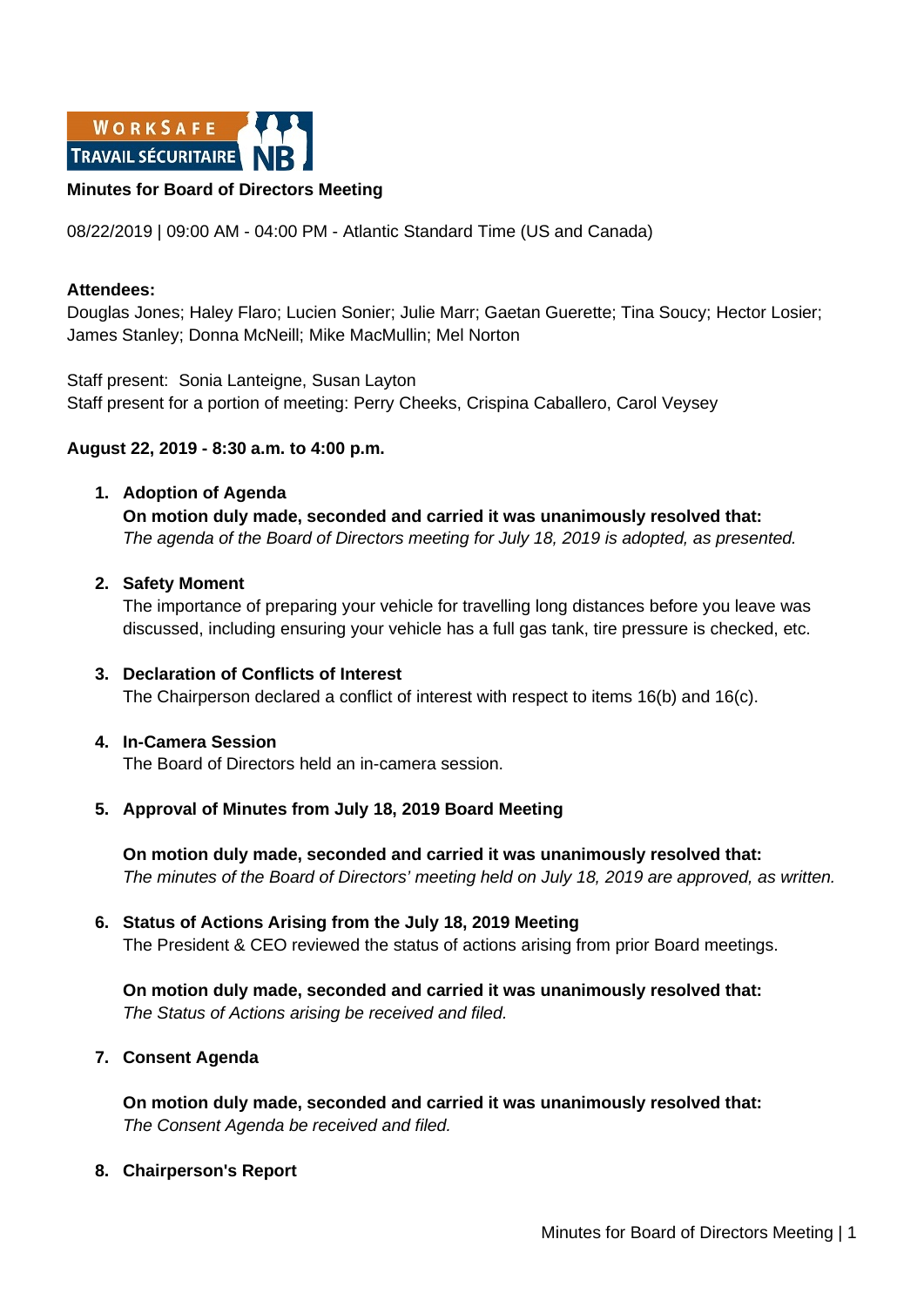## **a. Update on Board Work Plan**

The Chairperson reviewed the status of the Board work plan. It was noted that an update on the Strategic plan would be provided at the next Board meeting.

## **On motion duly made, seconded and carried it was unanimously resolved that:** *The Chairperson' report be received and filed.*

# **9. In-Camera: Meeting with the Chairperson of the Worker's Compensation Appeal Tribunal Chairperson**

The Board of Directors held an in-camera meeting with the Chairperson of the Worker's Compensation Appeals Tribunal.

**On motion duly made, seconded and carried it was unanimously resolved that:** *The WCAT Chairperson's oral report to the WorkSafeNB Board of Directors be received and filed.*

# **Break**

## **10. Stakeholder Presentation from the Union of Municipalities of New Brunswick**

This presentation included a number of issues for the WorkSafeNB Board of Directors to consider as follows, the unsustainability of rates, timing of release of rates, coverage for presumptive cancers for firefighter's, workplace safety records, post-traumatic stress disorder and mental health concerns, communication with employers, and the client experience.

## **On motion duly made, seconded and carried it was unanimously resolved that:**

*That the Union of Municipalities of New Brunswick's (the "Union") report be referred to staff who will provide an update on how these items are being addressed, which will be shared with the Union.*

# **11. CEO Report**

# **a. Update on Legislative Change**

The CEO discussed the ongoing review of the *Workplace Health Safety and Compensation Commission and Worker's Compensation Appeals Tribunal Act*, the schedule for the upcoming legislative reviews.

Other legislative amendments in the *Worker's Compensation Act* that are under review include the duty to accommodate, and changes to the medical aide provisions. Finally, proposed changes under the *Occupational Health and Safety Act* include those relating to clarifying worker, employer and supervisor duties in legislation and the authority of the Commission to issue administrative penalties.

## **b. Update on Projects**

The CEO reviewed the progress made to date concerning the time frame from claim registration to first payment.

## **c. Update on Scorecard**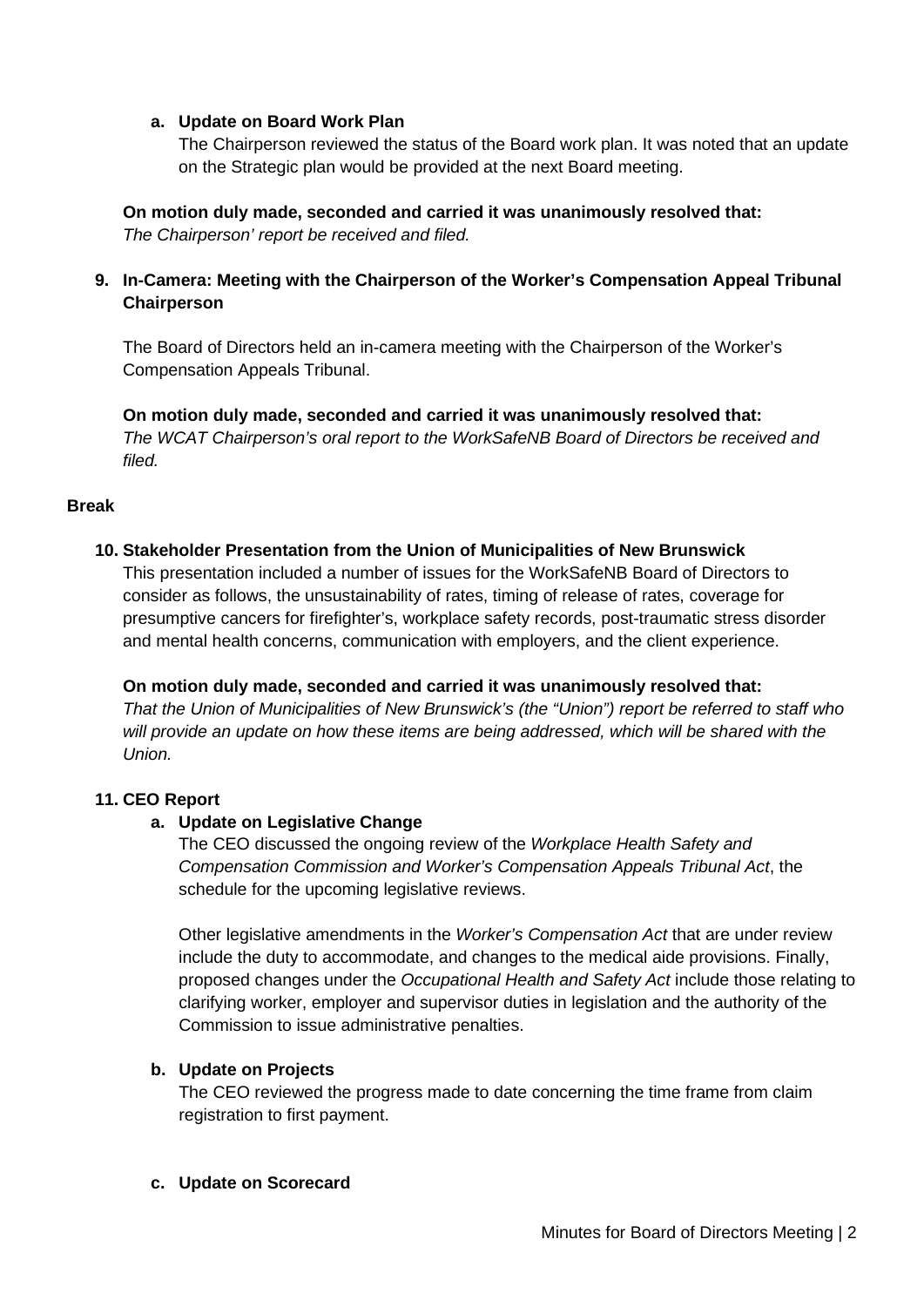The CEO reviewed the latest update on the Scorecard.

## **On motion duly made, seconded and carried it was unanimously resolved that:**

*The CEO's report including items 11(a)(b) and (c) be received and filed.*

## **Lunch**

## **12. July Financial Update**

The Chief Financial Officer presented a financial update, as of the end of July 31, 2019, which showed the funding level at 95%.

**On motion duly made, seconded and carried it was unanimously resolved that:** *The Chief Financial Officer's financial update be received and filed.*

## **13. Asset Liability Study**

Management provided a recommendation on the asset mix for the approval of the Board of Directors as follows: to shift 1% from cash to universe bonds and 2% from real return bonds to infrastructure.

**On motion duly made, seconded and carried it was unanimously resolved that:** *That management's recommendation on the asset mix be approved, as presented.* 

Management also provided an update on the development of the funding policy. Specifically, management asked the Board if they wanted to maintain the current approach of focussing on rate stability (which allows for more funded level volatility).

**On motion duly made, seconded and carried it was unanimously resolved that:** *The funding policy should continue to be focussed on rate stability.* 

## **14. Timeline and Budget on Technology Transformation**

The Chief Information Officer gave an update on the 2020 digital transformation priorities. The overall digital transformation will occur over a period of approximately 4 years or so.

**On motion duly made, seconded and carried it was unanimously resolved that:** *The Chief Information Officer's digital transformation update be received and filed.*

## **Break**

## **15. Audit Committee Update**

**a. Update on D&O Insurance and next steps**

An update was provided on the status of the D&O insurance application, together with the annual cost.

**b. Update/Recommendation on options for managing WorkSafeNB's investments** Management recommended WorkSafeNB transition to a hybrid model whereby Vestcor would manage approximately 68% of the current portfolio consisting of the fixed income assets, 40% of the Canadian equity market portfolio, the US, International and Emerging market equity portfolio and the Canadian Real Estate portfolio. WorkSafeNB's internal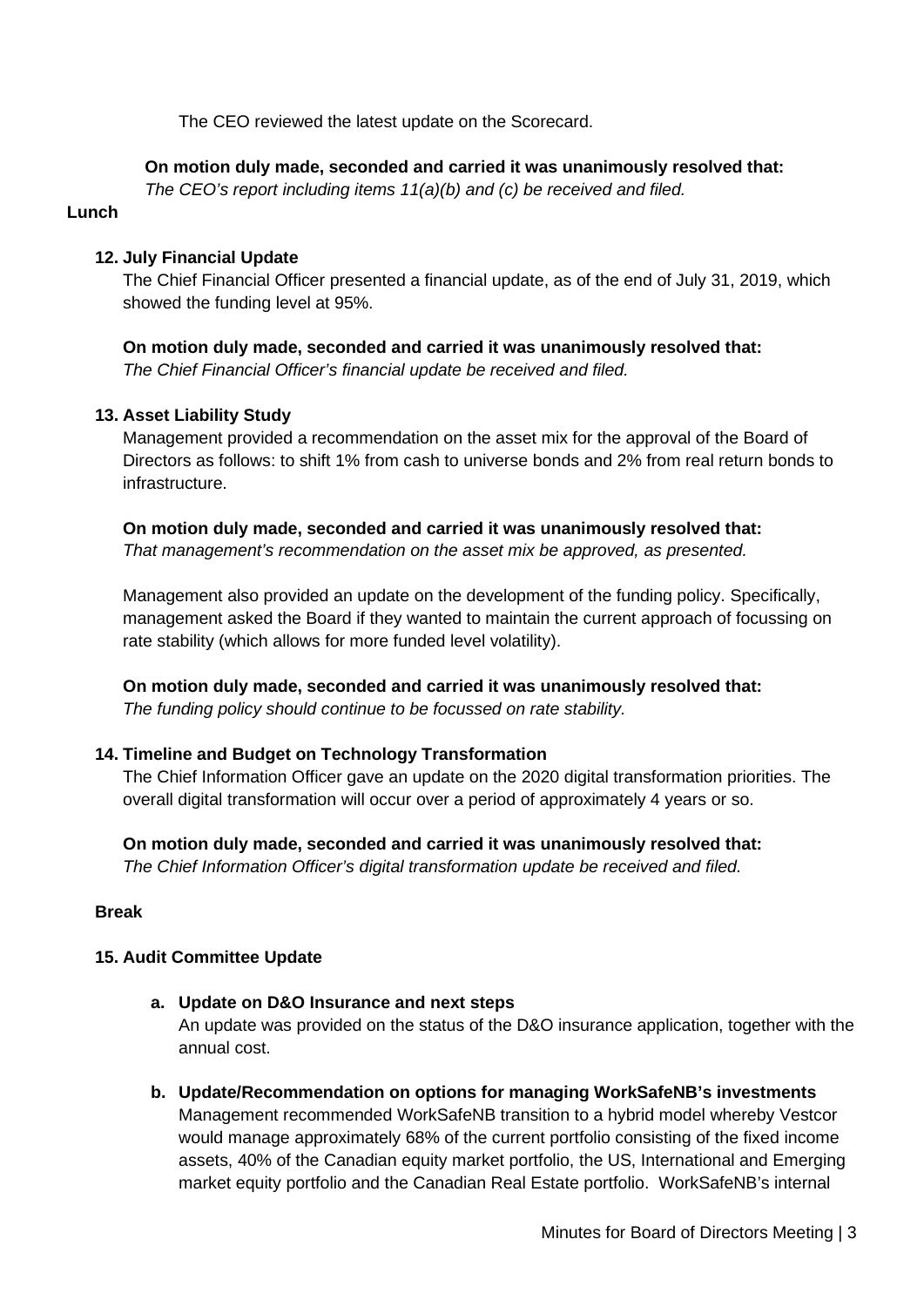investment management staff would retain responsibility for approximately 32% of the portfolio value consisting of 60% of the Canadian equity portfolio, the International real estate portfolio, the Infrastructure fund and the Opportunistic fund.

**On motion duly made, seconded and carried it was unanimously resolved that:**

*That management's recommendation (outlined above) be approved by the Board of Directors, but as part of that new approach on the investment strategy management would: seek a seat on the Board of Vestcor, understand Board's fiduciary duty, and understand the role of stakeholder consultation and communication regarding this change in investment strategy.*

## **c. Audit Committee Advisor**

Two proposals were presented to the Audit Committee for an advisor to participate on the committee.

**On motion duly made, seconded and carried it was unanimously resolved that:** *That the recommendation to proceed with Deloitte's proposal be approved, subject to confirming whether two partners per meeting is required and to provide confirmation on the annual cost.* 

## **d. Update on internal audit results and management's action plans**

The Chairperson of the Audit Committee gave an overview of Internal Audit's presentation, together with the recent audit findings, and the update on Internal Audit's work plan.

Additionally, the Chairperson of the Audit Committee briefed the Board on the discussion and motion approved by the Committee concerning the requirement for a Quality Assurance Audit of the Internal Audit department to be completed every 5 years.

**On motion duly made, seconded and carried it was unanimously resolved that:** *That management pursue a Quality Assurance Audit of the internal audit department, in compliance with the Procurement Act, subject to the Audit Committee having input into the scope of the Quality Assurance Audit.* 

# **e. Update on enterprise risk management plan**

The Chairperson of the Audit Committee provided an update on the enterprise risk management plan, including some of the specific risks identified and opportunities for improvement.

**On motion duly made, seconded and carried it was unanimously resolved that:** *That the verbal report of the Audit Committee be received and filed.* 

# **16. Governance Committee Update**

**a.** The Chairperson of the Governance Committee noted that the Committee had agreed to organize a meeting with the Chairperson of the Board and the Chairpersons of the various committees to discuss the format and structure of the committees, including any opportunities for improvement.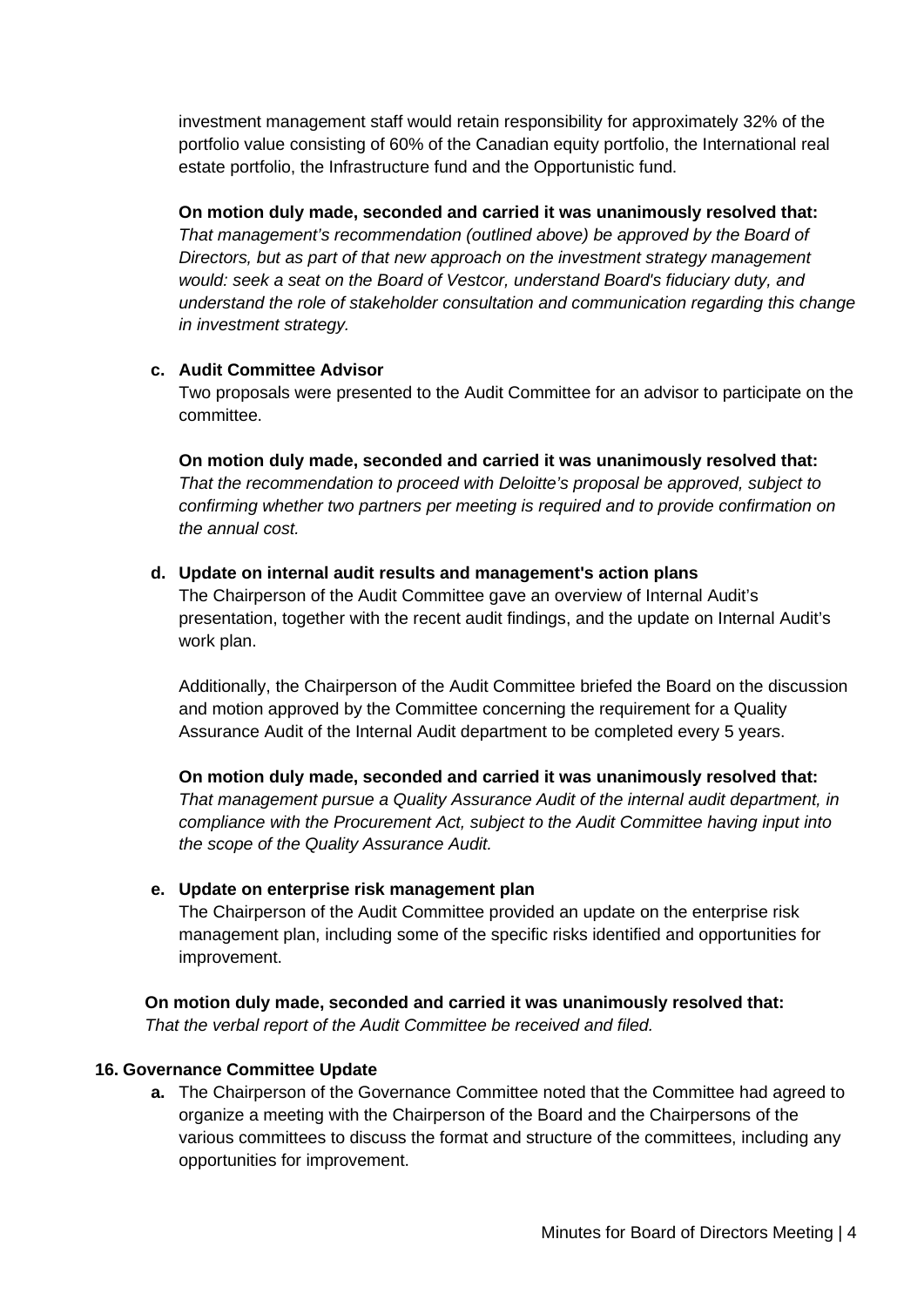The Chairperson of the Board gave an update on a meeting he attended with the Chairs of other Crown Corporations, the Premier, and his staff.

# **On motion duly made, seconded and carried it was unanimously resolved that:**

*That the Governance Committee's recommendation concerning the Chairperson (or in his absence, the Vice-Chairperson) continuing to participate in these governance meetings with other Crown Corporations be approved by the Board of Directors.*

## **b. Conflict of Interest Policy for Board**

The Chairperson of the Governance Committee reviewed the Conflict of Interest Policy

## **On motion duly made, seconded and carried it was resolved:**

*That the Conflict of Interest Policy be approved, as submitted.* 

## **c. Guidelines for engaging external counsel**

The Chairperson of the Governance Committee confirmed that the General Counsel had prepared a Directive for hiring external counsel, which included considering relevant factors for retaining outside counsel.

## **On motion duly made, seconded and carried it was resolved:**

*The Guidelines for Hiring External Counsel are received and filed for information.*

## **d. Code of Conduct for Board**

The Chairperson of the Governance Committee reviewed the Code of Conduct for the Board of Directors and the recommendation of the Governance Committee.

# **On motion duly made, seconded and carried it was resolved:**

*The Code of Conduct be approved, as presented.* 

# **e. Confidentiality Agreement**

The Chairperson of the Governance Committee reviewed some minor amendments made to the Confidentiality Agreement for the Board of Directors.

## **On motion duly made, seconded and carried it was unanimously resolved that:**

*That the recommendation from the Governance Committee regarding the Confidentiality Agreement be approved, as amended, by the Board of Directors.*

# **f. Policies**

## i. Policy 41-004 Governance – Policy Development

The Manager, Policy and WCAT Representation reviewed the updates to this policy that resulted from Bill 2, the new policy format, and clarified the delegation of authority between the CEO and the Board of Directors. The General Counsel also noted that a legal opinion had been obtained to confirm the Board's authority to delegate policy-making authority to the CEO.

## **On motion duly made, seconded and carried it was resolved:**

*That Policy 41-004, "Governance – Policy Development", release 4, effective August 22, 2019 and rescind release 3 of that same policy.*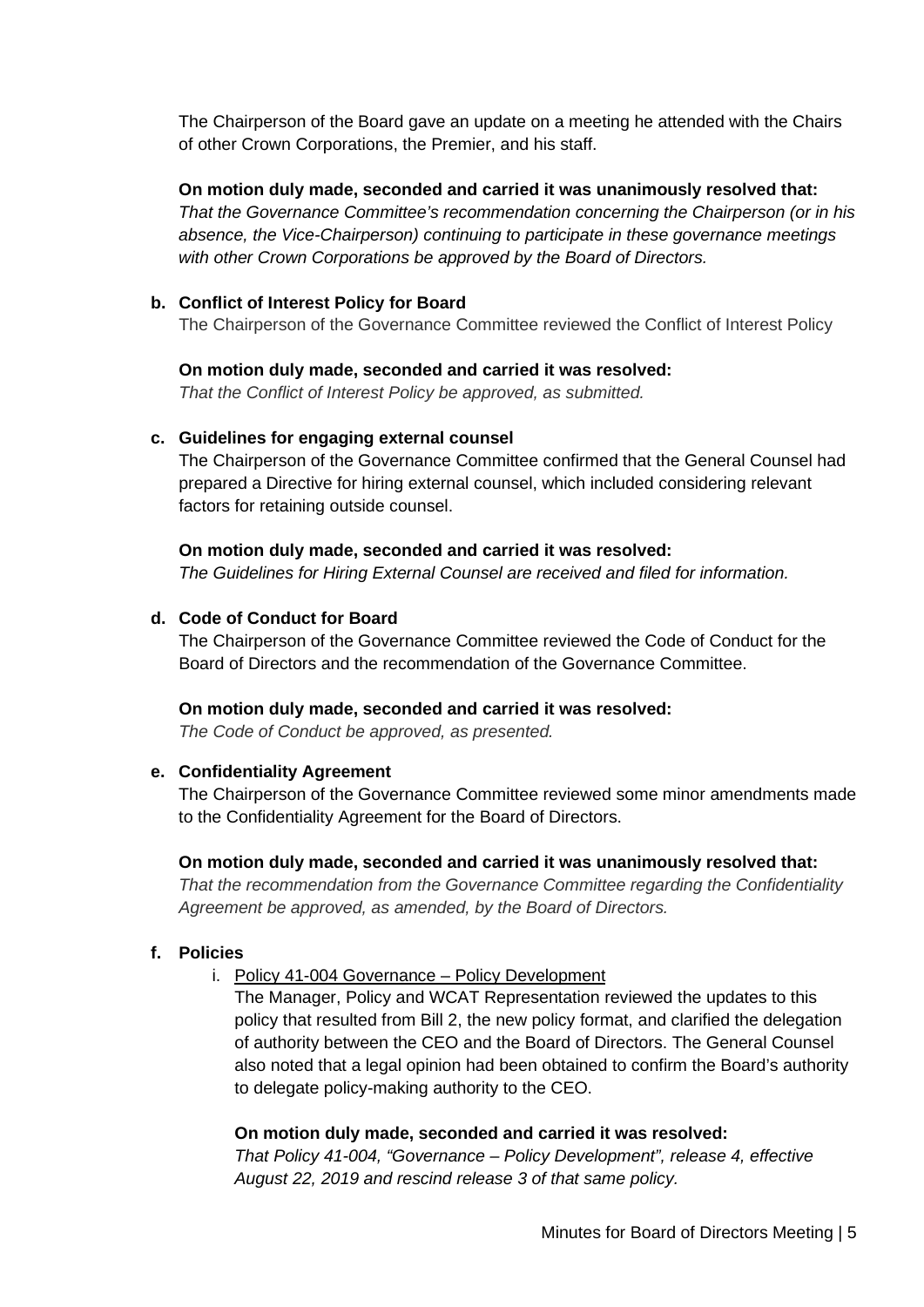ii. 2020 Policy Agenda

The Policy agenda for 2020 set based on the strategic plan, discretionary benefits, the risk of claim duration and the review cycle for policies.

**On motion duly made, seconded and carried it was resolved:** *The Policy Agenda for 2020 was approved as submitted.* 

iii. Policy 21-206: Funding the Purchase of an Annuity

Further to the Board meeting, dated July 18, 2019, concerning Policy 21-2016: "Funding the Purchase of Annuity", the Board of Directors passed the following motion:

*That Policy 21-206, Funding the Purchase of an Annuity, release 7, effective as of July 1, 2019, be approved and Policy 21-206, Funding the Purchase of an Annuity, release 6, be rescinded.* 

The General Counsel asked this motion be amended to change the effective date from July 1, 2019 to June 14, 2019 to coincide with the effective date of Bill 27.

*On motion duly made, seconded and carried it was unanimously resolved that: To amend the above-noted motion, dated July 18, 2019, to change the effective date from July 1, 2019 to June 14, 2019.* 

# **g. Updates to By-Law No. 1**

The Chairperson reviewed the latest revisions to the By-laws for board approval at the next Board meeting. One additional amendment was suggested related to adding a comma in article 6(5).

**On motion duly made, seconded and carried it was resolved:**

*That By-Law No.1, as amended, be approved.*

# **h. Delegation of appointment of OHS arbitrators**

The Chairperson of the Governance Committee referenced the legal advice received regarding the authority of the Board of Directors to delegate the appointment of arbitrators under section 25(2) of the Occupational Health and Safety Act, pursuant to its authority under section 16(2) of the Workplace Health, Safety and Compensation Commission and Worker's Compensation Appeal Tribunal Act.

On that basis, the Governance Committee had recommended an amendment to an earlier motion of the Board of Directors, dated May 21, 2019, as follows:

## **On motion duly made, seconded and carried it was resolved:**

*The motion from the Board of Directors meeting dated May 21, 2019, which stated as follows:*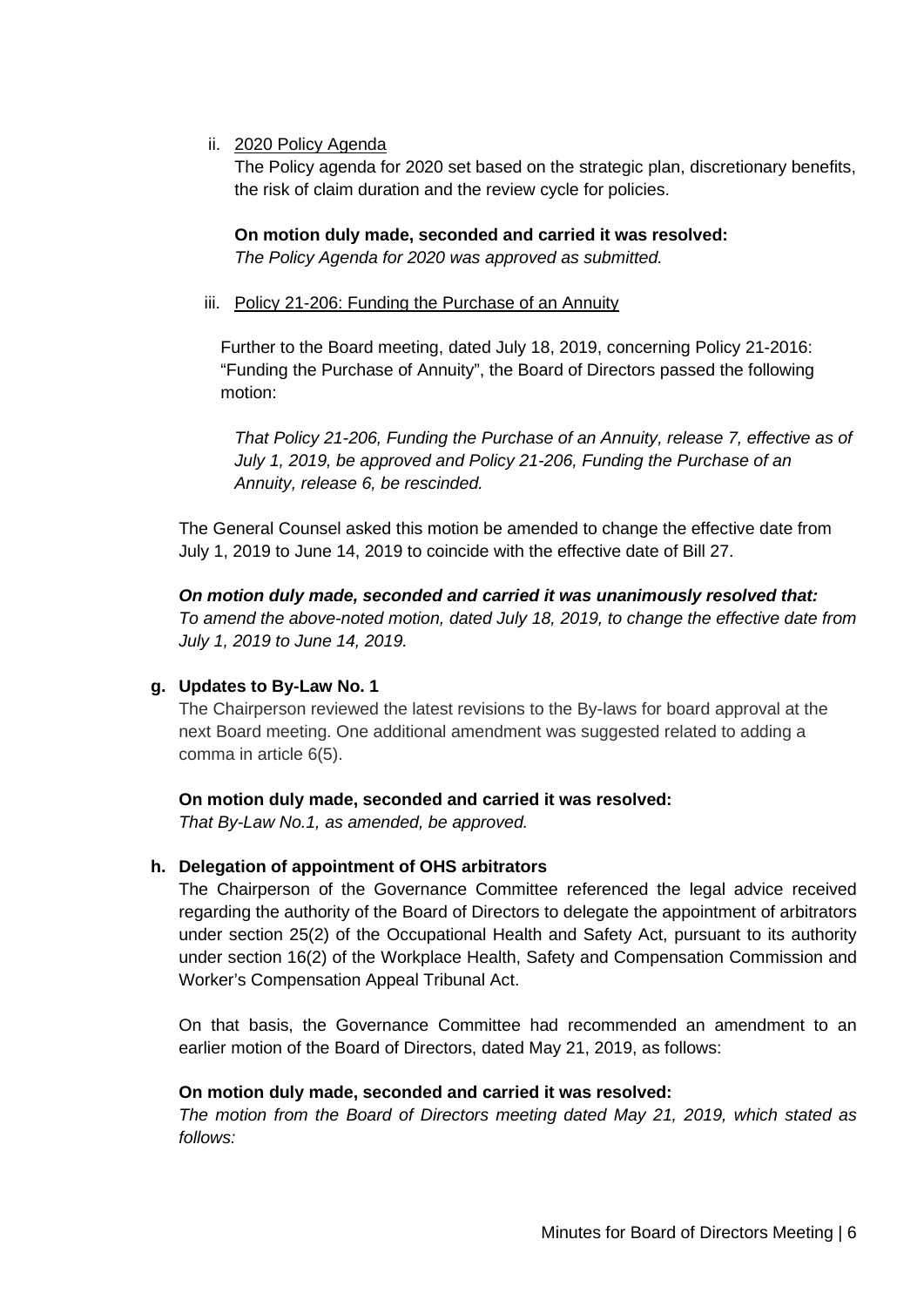*"The list of arbitrators is approved, as amended, with the removal of two arbitrators, KV and JM, pending the receipt of an external legal opinion to minimize/avoid any risk of conflict in the future and return to the Board with a recommendation." be rescinded; and* 

*That the Board of Directors delegate its authority to approve arbitrators appointed under subsection 25(2) of the Occupational Health and Safety Act to the President & CEO.* 

### **i. Memo re Stakeholder Engagement**

The Chairperson of the Governance Committee reviewed the Board of Directors' previously approved process for stakeholder engagement, including relevant polices.

### **On motion duly made and seconded:**

*A motion was tabled requiring all Directors to be compliant with the WorkSafeNB Board of Directors' Stakeholder process and applicable policies*.

The Motion was defeated.

### **On motion duly made and seconded:**

*That the stakeholder process approved by the WorkSafeNB Board of Directors, at the Board meeting, dated January 17, 2019, be reviewed and stakeholder engagement cease until that review is complete.*

The Motion was defeated.

## **August 23, 2019 - 8:30 a.m. to 12:15 p.m.**

#### **17. Stakeholder Presentation: Firefighters' Association**

The Firefighters' Association made a presentation on "Presumptive Cancers for New Brunswick Firefighters."

## **On motion duly made, seconded and carried it was resolved:**

*That the presentation by the Firefighters' Association be received and filed.* 

## **18. Presentation from Cox & Palmer on Fiduciary Duty**

Cox & Palmer made a presentation on the fiduciary duty of directors, including the specific statutory obligations of the WorkSafeNB Board of Directors.

#### **On motion duly made, seconded and carried it was resolved:**

*That the presentation by Cox & Palmer be received and filed.* 

## **Break**

#### **19. Update and analysis on changes in mileage to injured workers** Management provided an analysis for the mileage paid to injured workers, with a proposed recommendation.

## **On motion duly made, seconded and carried it was resolved:**